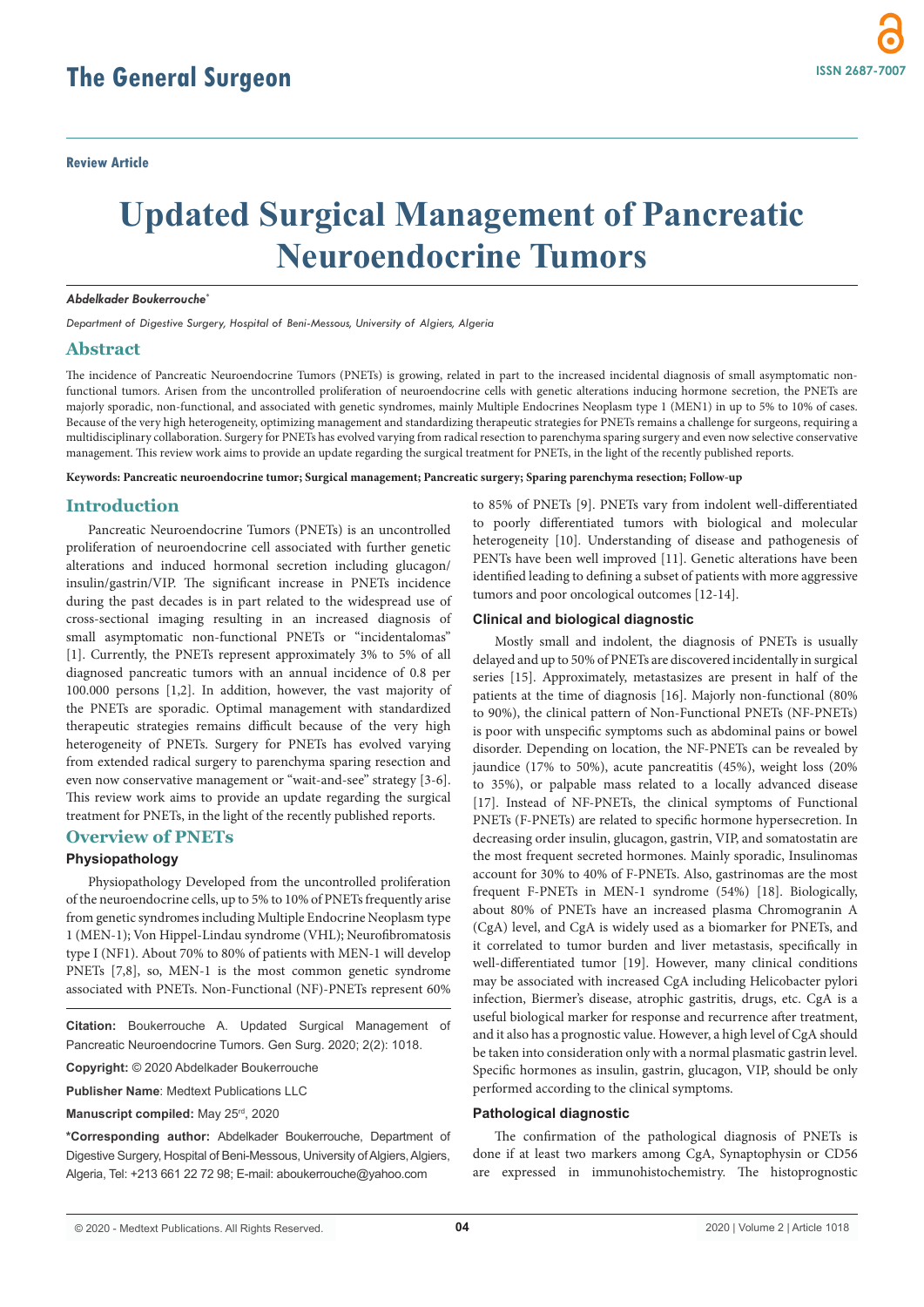classification of PNETs is based on a proliferative activity defined by the Ki67 index and the mitotic count (number of mitoses per 10 high power fields). The revised World Health Organization (WHO) classification (2017) included the following modifications, the cut-off Ki-67 raised to 3% for G2 tumors, the Grade-3 PNETs was divided into the well-differentiated neuroendocrine tumor of high-grade NET-G3 and poorly differentiated NEC NEC-G3. Up to 20% of G3 tumors was NET-G3 with a Ki-67 index varying from 20% to 50% and should be managed as a G2 tumor (Table 1). The Tumor-Node-Metastasis classification (TNM) is also recommended for defining a prognostic subset of the tumor. New criteria and modifications on T-stage and M-status have been introduced in the 8<sup>th</sup> AJCC edition (2017) and asserted by the European Neuroendocrine Tumor Society (ENTS; Table 2). As reported by studies, this new classification is more accurate than the previous  $7<sup>th</sup>$  AJCC edition in defining the prognosis of patients with PNETs.

**Table 1:** 2017 WHO histoprognostic classifications of pancreatic neuroendocrine neoplasms.

| Grade                | <b>Mitotic index</b>                                                           | KI67%     | Differentiation       |
|----------------------|--------------------------------------------------------------------------------|-----------|-----------------------|
| $G1-PNET < 2$        |                                                                                | $<3\%$    | Well differentiated   |
| $G2-PNET$ 2-20       |                                                                                | 3% to 20% | Well differentiated   |
| $G3-PNET > 20$       |                                                                                | $>20\%$   | Well differentiated   |
| $G3-$<br><b>PNEC</b> | >20                                                                            | $>20\%$   | Poorly differentiated |
| <b>MINEN</b>         | Mixed neuroendocrine-non-neuroendocrine neoplasm (minor<br>$component > 30\%)$ |           |                       |

WHO: World Health Organization; PNET: Pancreatic Neuroendocrine Tumor; PNEC: Pancreatic Neuroendocrine Carcinoma; MINEN: Mixed Neuroendocrine-nonneuroendocrine Neoplasm

| Table 2: AJCC 8 <sup>th</sup> TNM staging classification. |  |  |
|-----------------------------------------------------------|--|--|
|-----------------------------------------------------------|--|--|

|                | AJCC 8 <sup>th</sup> edition for pancreatic neuroendocrine tumors     |
|----------------|-----------------------------------------------------------------------|
| T <sub>1</sub> | Tumor limited to the pancreas of <2 cm                                |
| T <sub>2</sub> | Tumor limited to the pancreas of $>2$ cm to $<4$ cm                   |
| T3             | Tumor limited to the pancreas of $>4$ cm or invading duodenum or      |
|                | common bile duct                                                      |
| T <sub>4</sub> | Tumor invades adjacent structures or vessels (CA or SMA)              |
| N <sub>0</sub> | No regional lymph node metastasis                                     |
| N1             | Regional lymph node metastasis                                        |
| M <sub>0</sub> | No distant metastasis                                                 |
| M1             |                                                                       |
| M1             | a Metastasis confined to liver                                        |
| M1             | b Metastasis in at least one extrahepatic site <sup>a</sup>           |
| M1             | c Both hepatic and extrahepatic metastases                            |
|                | AICC: American Joint Committee on Cancer: TNM: Tumor-Node-Metastasis: |

AJCC: American Joint Committee on Cancer; TNM: Tumor-Node-Metastasis; SMA: Superior Mesenteric Artery; CA: Celiac Artery

a Non-regional lymph node, lung, ovary, peritoneum, bone, brain.

# **Morphological imaging**

**Radiology**: The PNETs are usually hypervascularized with the tendency of easier identification from the surrounding pancreatic parenchyma in the delayed arterial phase (30s) enhancement, and "washout" in the portal venous phase (60-90s). Therefore, Multiple Detectors Computed Tomography (MDCT) scan is the first imaging modality used to detect PNETs with including delayed arterial (30s) and portal venous (60-90s) phases to increase the detection rate. The sensitivity and specificity of MDCT are 82% and 96%, respectively [20]. MDCT allows to detect F-NETs in an earlier stage with small size and to assess the local extension, vascular involvement, and distant metastases. In addition, Magnetic Resonance Imaging (MRI) with gadolinium-enhanced and diffusion-weighted sequences is the more accurate modality to detect small tumors and liver metastases [21]. Also, it was more accurate than SRS for the detection of distant metastasis, especially small liver metastasis [22]. Contrast-enhanced Endoscopic Ultrasonography (EUS) has a higher sensitivity in detecting small tumors (<20 mm) and regional Lymph Node (LN) metastasis [23]. Also, it is more interesting to evaluate vascular invasion, determine distance separating main pancreatic duct and tumor when sparing surgery is considered, and allow biopsy for diagnostic certainty.

**Nuclear medicine imaging:** The radiometabolic Somatostatin Analog (SA) is used to uptake the somatostatin receptor (SR) that reportedly was present in about 70% of PNETs, especially in welldifferentiated tumors. This functional imaging allows assessing tumor stage, metastasis and SR expression in a bite to select patients for Peptide Receptor Radiometabolic Treatment (PRRT). The Somatostatin Receptor Scintigraphy (SRS) also called Octreoscan has a respective sensibility and specificity of 90% and 80% in diagnosing well-differentiated PNETs larger than 1 cm. However, SRS has a limited diagnostic value for NF-small NET of <1 cm. Positron Emission Tomography (PET)/CT associated with 68Gallium-Labeled Somatostatin Analog (68GA-SA-PET/CT) has sensitivity up to 97% in detecting gastro-pancreatic NETs. Also 68GA-SA-PET/CT sensitivity in detecting LN metastases and distant metastases (liver, peritoneum, and bone) was higher than Octreoscan [24]. 68GA-DOTATOC; 68GA-DOTATOTE, 68GA-DOTANOC are the current available SAs, which have a higher affinity for SR than Octreoscan but without superiority of one SA over others in detecting PNETs [25]. For poorly differentiated NETs with low expression of SR, NEC or welldifferentiated PNETs with Ki67>10%, Fluorodeoxyglucose (FDG)- PET/TDM is more suitable with better sensitivity in this setting [24]. It can also be used as a prognostic tool.

## **Surgical Treatment**

The natural history and biological behavior of the PNETs have been better studied and understood leading to substantial progress in the surgical management of PNETs during the last decade. Therefore; conservative treatment can be supported in selected patients with indolent and small tumors. In bite to define the best suitable strategy for PNETs management, treatment decisions should be made after a multidisciplinary discussion.

## **Surgical strategy**

When surgery is considered, two strategies can be discussed, including standard pancreatic resection with lymphadenectomy, and conservative surgery or Parenchyma Sparing Surgery (PSS) with LN picking. As known, node involvement is a strong prognostic factor of survival, so, pancreaticoduodenectomy and distal pancreatectomy should be indicated for PNETs with a high risk of nodal involvement [26]. Distal pancreatectomy with spleen preservation can be considered for small left-sided PNETs with benignity presumption [27]. Parenchyma Sparing Surgery (PSS) includes enucleation and central pancreatectomy and can be considered for small- and lowgrade tumors [28,29]. However, LN picking should be performed to assess node invasion. Enucleation may be indicated for a small lowgrade or benign PNETs located further than 2 mm to 3 mm from the main pancreatic duct. So, preoperative assessment using echo endoscopy and MRI, and/or intraoperative evaluation by echography is highly recommended to refine the tumor location when the tumor is closer to the main pancreatic duct. Central pancreatectomy for tumors of the pancreatic neck and the first part of the body is associated with significant morbidity especially pancreatic fistula, and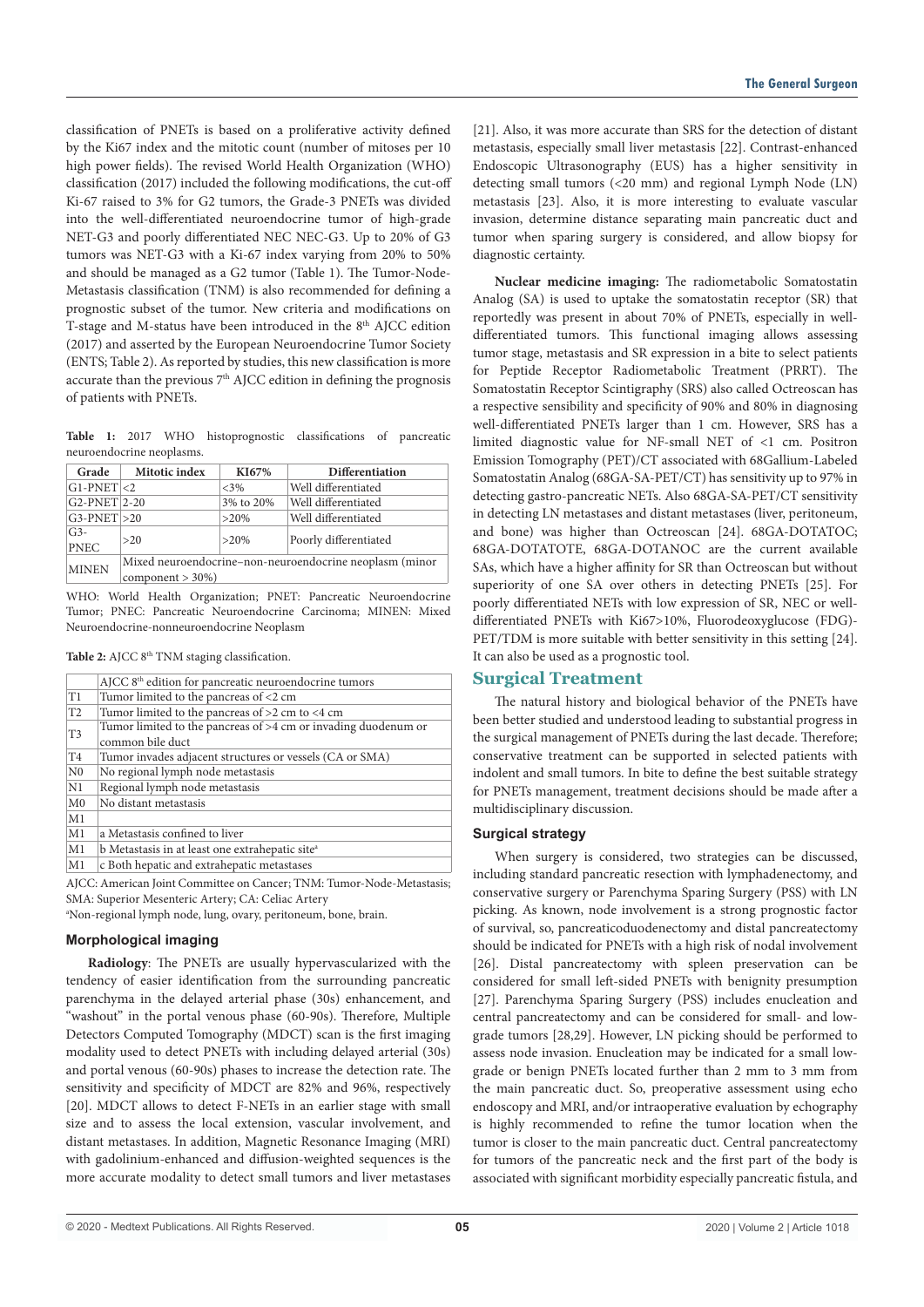so, this surgical procedure is rarely performed for such tumor location. Regarding postoperative pancreatic function, PSSs are only associated with 5% of postoperative exocrine and endocrine insufficiency, and excellent overall and recurrence-free 5-year survival of >95% in selected PNETs. Pancreatic parenchyma sparing is associated with 5% of postoperative exocrine and endocrine insufficiency and excellent overall and recurrence-free 5-year survival (>95%) in selected PNETs.

# **Minimally invasive approach versus open approach**

The open surgery remains the standard of care for pancreatic resection, and nowadays, indications for the minimally invasive approach are not based on clear consensus. Laparoscopic pancreaticoduodenectomy did not show any advantage over the open approach [30]. In addition, and due to increased mortality in the laparoscopic arm, a Dutch trial comparing the minimally invasive approach to open pancreaticoduodenectomy has been prematurely stopped [31]. Differently, the safety and effectiveness of laparoscopic distal pancreatectomy were clearly reported by several studies and meta-analysis; also, it was associated with decreased morbidity rate and shorter length stay [30,31]. Regarding robotic pancreatic surgery, the reported preliminary results of robot-assisted pancreatectomy are encouraging [32,33], however, further trials are required to better evaluate the role of robotic approach in pancreatic surgery especially in pancreaticoduodenectomy that might improve the postoperative outcome.

#### **Surgical indication**

The indication of surgery should be balanced with morbidity, mortality and impaired functional results after pancreatectomy. Surgery is clearly indicated for symptomatic NF-PNETs, NF-PNETs greater than 2 cm or 3 cm, NF-PNETs with main pancreatic duct dilatation on imaging. Also, functional PNETs including insulinomas, sporadic gastrinomas, VIPomas, somatostatinomas must be absolutely operated. Recently, a better understanding of the natural history of small sporadic NF-PNETs has led to consider surgery for this category of PNETs [34,35]. Asymptomatic sporadic NF-PNETs<2 cm or "incidentalomas", and MEN-1 NF-PNETs can be managed conservatively, however, active serial imaging follow-up and well-established PNETs diagnosis are required [3,4]. The diagnostic certainty can be confirmed using somatostatin-receptor imaging and/or ideally with EUS-Fine-Needle Aspiration (FNA). The major convenient of this conservative strategy is to undertreating about 10% of patients who might have nodal metastatic involvement [36].

## **Oncological results**

The oncological results varied widely depending on multiple factors including tumor grade, size, and stages. A year disease-specific survival superior to 90% has been reported in resected patients without synchronous liver metastasis [37], and median overall survival ranging from 12years to less than one year for G1-PNETs and G3 tumors has been reported respectively by data from Surveillance, Epidemiology, and End Results (SEER) [2]. Although, overall survival remains mostly excellent, and recurrence incidence after curative surgery varies from 27% to 40% within 3 to 5 years respectively [38]. A Recurrence Risk Score (RRS) has been recently (2019) proposed to tailoring follow-up strategies [39]. This score included independent prognostic factors: tumor, size >2 cm, Ki67 of 20%, and positive LN. The patients were stratified into three groups, low (0-2), moderate (3- 5), and high (6-10) risk with a 2-year recurrence rate of 2%, 14%, and 33%, respectively. Postoperative exocrine and endocrine pancreatic insufficiencies vary from 9% to 30% and 5% to 25%, respectively [40]. However, it decreases below 5% after sparing pancreatic surgery [40].

#### **Follow-up following surgery**

The main objective of the follow-up is to detect early recurrence by proposing an effective and curative treatment. The secondary resection rate varies from 10% to 25% and less than 10% of the patients develop metastases [41,42]. The routine follow-up for PNETs includes clinical exams, biomarkers, and imaging. The follow-up time should be adapted to tumor aggressivity assessed by using multiple factors including tumor grade, stage, quality of the initial surgery, and patient's health status. Nevertheless, the follow-up frequency varies widely according to the published guidelines [43]. According to published guidelines, several situations have been defined:

1) The Commonwealth Neuroendocrine Tumor Collaboration (CommNETS) [44], recommended using biomarkers only for functional PNET and according to recurrence risk; two groups of patients were identified. Low recurrence risk without requiring follow-up includes G1-PNETs, node-negative, tumors smaller than 2 cm; complete resection of insulinomas of any size with negative LN. High-risk recurrence with requiring follow-up includes tumors with Ki-67 index>5% and positive LNs. The follow-up should be performed every 6 to 12 months for 3 years, then every 1 to 2 years for at least 10 years.

2) The National Comprehensive Cancer Network (NCCN) guidelines [45], recommended performing a clinical examination, biomarkers and CT/MRI every 3 to 12 months after surgery and then every 6 to 12 months for a maximum of 10 years. However, G3-PNETs must be reviewed every 3 months.

3) For European Neuroendocrine Tumor Society (ENETS) guidelines [46], a follow-up with clinical exams, biomarkers and conventional imaging (CT and/or MRI) should be performed every 3 to 9 months for G1 or G2-PNETs. However, follow-up intervals can be increased in the case of "indolent" G1-PNET which is defined as welldifferentiated tumors with Ki67<3%. If positive, SR imaging should be repeated every 2 years or earlier when progression is suspected. Resected G3-PNET with R0/ localized R1 should be followed up every 3 months during the first 2 to 3 years, and every 6 to12 months up to 5 years following surgery. The advanced disease should be followed up every 2 to 3 months if active therapy, with performing clinical exams and conventional imaging. The Biomarkers are recommended if they were positive initially [47].

4) The European Society for Medical Oncology (ESMO) guidelines [48], recommend following up, the resected G1 or G2- PNETs with R0/R1 and G3-PNET every 3 to 6 months and 2 to 3 months respectively. Biomarkers CgA first or NSE, CT or MRI should be used, and if positive, SR imaging should be performed after 18 to 24 months. The absence of an international consensus with an excessive risk of radiation exposure and the financial burden of follow-up has anticipated developing a prognostic score for disease recurrence to guide individually tailored surveillance strategies [39,49-51].

Recently, a recurrence risk score (RRS) has been established including prognostic factors: tumors, size, Ki-67 index and lymph nodes [39]. This RRS ranges from 0 to 10 and patients with nonfunctional, non-metastatic well/moderately differentiated PNET who underwent curative-intent surgery into three groups: low (RRS=0- 2), intermediate (RRS=3-5), or high (RRS=6-10) risk group. The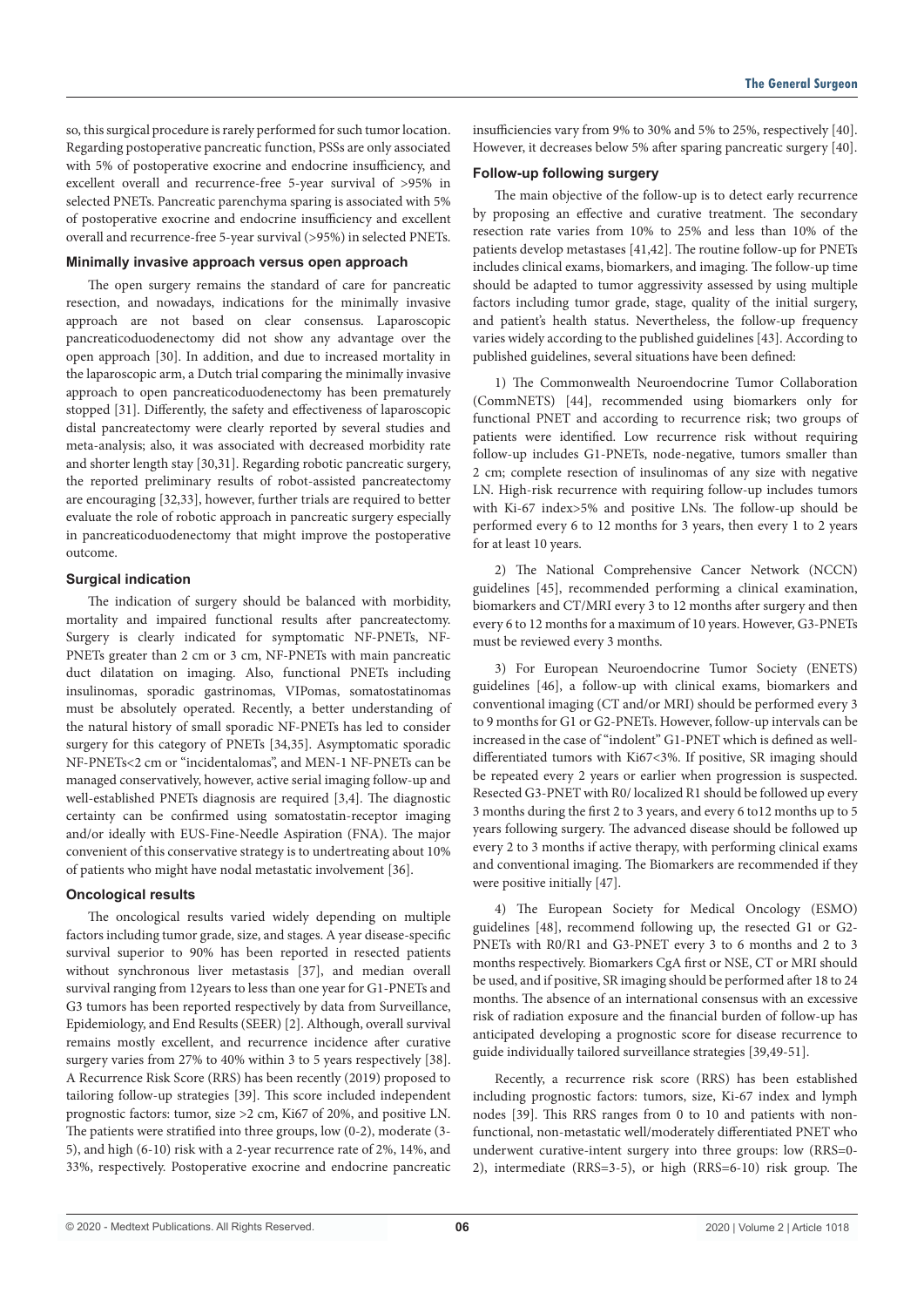recurrence risk at 2 years was 2%, 14%, and 33% for low, intermediate and high-risk groups respectively. Based on RRS, a proposed followup interval was 12, 6, and 3 months for low, intermediate, and highrisk recurrence, respectively [48]. Well known as a prognostic factor, the perineural invasion is not included in previously described RRS [39], however, it was used specifically for G1/G2-PNETs [52].

Another RRS has been described by Fisher et al. [49], including CgA (>5 upper limit of normal), grade (2 or 3), tumor size ( $\geq 4.0$ cm) and surgery for tumor recurrence. According to this score, three groups were identified: low (score=0), intermediate (score=1), and high (score ≥ 2) risks. The 5-year Recurrence-Free Survival (RFS) rate was 39%, 63%, and 96%, respectively. Also, tumor size (>20 mm), LN metastasis, and Ki-67>5% or Mitotic Index (MI) >2 have been used as risk factors, a significantly lower 5-year disease-specific survival was observed in patients with two factors, compared to low-risk patients (70% *vs.* 100%).

Based on tumor localization (distal=1, proximal=4) and Ki-67 (<3%=1,  $\ge$  3=3), A new lymph node risk score has been described categorizing patients into three groups: low (LNRS 1-2), intermediate (LNRS 3-4), and high (LNRS 5-7) risks with lymph recurrence of 3.2%, 13.8%, and 20.5%, respectively. This lymph node risk score has been designed for PNETs of <2 cm, for which many studies have proposed observation. However, all previously described scores can be used after curative surgery for PNETs.

### **References**

- 1. Hallet J, Law CHL, Cukier M, Saskin R, Liu N, Singh S. Exploring the rising incidence of neuroendocrine tumors: A population-based analysis of epidemiology, metastatic presentation, and outcomes. Cancer. 2015;121(4):589-97.
- 2. Dasari A, Shen C, Halperin D, Zhao B, Zhou S, Xu Y, et al. Trends in the incidence, prevalence, and survival outcomes in patients with neuroendocrine tumors in the United States. JAMA Oncol. 2017;3(10):1335-42.
- 3. Sallinen V, Le Large TY, Galeev S, Kovalenko Z, Tieftrunk E, Araujo R, et al. Surveillance strategy for small asymptomatic non-functional pancreatic neuroendocrine tumors: a systematic review and meta-analysis. HPB(Oxford). 2017;19(4):310-20.
- 4. Partelli S, Cirocchi R, Crippa S, Cardinali L, Fendrich V, Bartsch DK, et al. Systematic review of active surveillance versus surgical management of asymptomatic small nonfunctioning pancreatic neuroendocrine neoplasms. Br J Surg. 2017;104(1):34-41.
- 5. Sadot E, Reidy-Lagunes DL, Tang LH, Gian Do RK, Gonen M, D'Angelica MI, et al. Observation versus resection for small asymptomatic pancreatic neuroendocrine tumors: a matched case-control study. Ann Surg Oncol. 2016;23(4):1361-70.
- 6. Barenboim A, Lahat G, Nachmany I, Nakache R, Goykhman Y, Geva R, et al. Resection versus observation of small asymptomatic nonfunctioning pancreatic neuroendocrine tumors. J Gastrointest Surg. 2019.
- 7. Krampitz GW, Norton JA. Pancreatic neuroendocrine tumors. Curr Probl Surg. 2013;50(11):509-45.
- 8. Pea A, Hruban RH, Wood LD. Genetics of pancreatic neuroendocrine tumors: implications for the clinic. Expert Rev Gastroenterol Hepatol. 2015;9(11):1407-19.
- 9. Bilimoria KY, Tomlinson JS, Merkow RP, Stewart AK, Clifford YK, Talamonti MS, et al. Clinicopathologic features and treatment trends of pancreatic neuroendocrine tumors: analysis of 9,821 patients. J Gastrointest Surg. 2007;11(11):1460-7; discussion 1467-9.
- 10. Zhang J, Francois R, Iyer R, Seshadri M, Zajac-Kaye M, Hochwald SN. Current understanding of the molecular biology of pancreatic neuroendocrine tumors. J Natl Cancer Inst. 2013;105(14):1005-17.
- 11. Jiao Y, Shi C, Edil BH, Wilde RF, Klimstra DS, Maitra A, et al. DAXX/ATRX, MEN1, and mTOR pathway genes are frequently altered in pancreatic neuroendocrine tumors. Science. 2011;331(6021):1199-203.
- 12. Marinoni I, Kurrer AS, Vassella E, Dettmer M, Rudolph T, Banz V, et al. Loss of DAXX and ATRX are associated with chromosome instability and reduced survival of patients with pancreatic neuroendocrine tumors. Gastroenterol. 2014;146(2):453-60.
- 13. Singhi AD, Liu TC, Roncaioli JL, Cao D, Zeh HJ, Zureikat AH, et al. Alternative lengthening of telomeres and loss of DAXX/ATRX expression predicts metastatic disease and poor survival in patients with pancreatic neuroendocrine tumors. Clin Cancer Res. 2017;23(2):600-9.
- 14. Scarpa A, Chang DK, Nones K, Corbo V, Patch AM, Bailey P, et al. Whole-genome landscape of pancreatic neuroendocrine tumours. Nature. 2017;543(7643):65-71.
- 15. Bouquot M, Gaujoux S, Cauchy F, Birnbaum D, Dokmak S, Levy P, et al. Pancreatectomy for pancreatic incidentaloma: what are the risks. Pancreatology 2018;18(1):114-21.
- 16. Panzuto F, Nasoni S, Falconi M, Corleto VD, Capurso G, Cassetta S, et al. Prognostic factors and survival in endocrine tumor patients: comparison between gastrointestinal and pancreatic localization. Endocr Relat Cancer. 2005;12(4):1083-92.
- 17. Falconi M, Bartsch DK, Eriksson B, Kloppel G, Lopes JM, O`Connor JM, et al. ENETS consensus guidelines for the management of patients with digestive neuroendocrine neoplasms of the digestive system: well-differentiated pancreatic non-functioning tumors. Neuroendocrinology. 2012;95(2):120-34.
- 18. Triponez F, Sadowski SM, Pattou F, Cardot-Bauters C, Mirallie E, Bras ML, et al. Longterm Followup of MEN1 patients who do not have initial surgery for small ≤2 cm nonfunctioning pancreatic neuroendocrine tumors. Ann Surg. 2018;268(1):158-64.
- 19. Modlin IM, Gustafsson BI, Moss SF, Pavel M, Tsolakis AV, Kidd M. Chromogranin A: biological function and clinical utility in neuro endocrine tumor disease. Ann Surg Oncol. 2010;17(9):2427-43.
- 20. Sundin A, Arnold R, Baudin E, Cwikla JB, Eriksson B, Fanti S, et al. ENETS consensus guidelines for the standards of care in neuroendocrine tumors: radiological, nuclear medicine & hybrid imaging. Neuroendocrinology. 2017;105(3):212-44.
- 21. d'Assignies G, Fina P, Bruno O, Vullierme MP, Tubach F, Paradis V, et al. High sensitivity of diffusion-weighted MR imaging for the detection of liver metastases from neuroendocrine tumors: comparison with T2-weighted and dynamic gadolinium-enhanced MR imaging. Radiol. 2013;268(2):390-9.
- 22. Dromain C, de Baere T, Lumbroso J, Caillet H, Laplanche A, Boige V, et al. Detection of liver metastases from endocrine tumors: a prospective comparison of somatostatin receptor scintigraphy, computed tomography, and magnetic resonance imaging. J Clin Oncol. 2005;23(1):70-8.
- 23. Kitano M, Kudo M, Yamao K, Takagi T, Sakamoto H, Komaki T, et al. Characterization of small solid tumors in the pancreas: the value of contrast-enhanced harmonic endoscopic ultrasonography. Am J Gastroenterol. 2012;107(2):303-10.
- 24. Deroose CM, Hindie E, Kebebew E, Goichot B, Pacak K, Taieb D, et al. Molecular imaging of astroenteropancreatic neuroendocrine tumors: current status and future directions. J Nucl Med. 2016;57(12):1949-56.
- 25. Abgral R, Leboulleux S, Déandreis D, Auperin A, Lumbroso J, Dromain C, et al. Performance of (18) fluorodeoxyglucose-positron emission tomography and somatostatin receptor scintigraphy for high Ki67 (≥10%) well-differentiated endocrine carcinoma staging. J Clin Endocrinol Metab. 2011;96:665-71.
- 26. Hashim YM, Trinkaus KM, Linehan DC, Strasberg SS, Fields RC, Cao D, et al. Regional lymphadenectomy is indicated in the surgical treatment of pancreatic neuroendocrine tumors (PNETs). Ann Surg. 2014;259(2):197-203.
- 27. Conrad C, Schwarz L, Perrier N, Fleming JB, Katz MHG, Aloia TA, et al. Spleen and splenic vessel preserving distal pancreatectomy for bifocal PNET in a young patient with MEN1. Surg Endosc. 2016;30(10):4619.
- 28. Faitot F, Gaujoux S, Barbier L, Novaes M, Dokmak S, Aussilhou B, et al. Reappraisal of pancreatic enucleations: a single-center experience of 126 procedures. Surgery. 2015;158(1):201-10.
- 29. Cherif R, Gaujoux S, Couvelard A, Dokmak S, Vuillerme MP, Ruszniewski P, et al. Parenchyma-sparing resections for pancreatic neuroendocrine tumors. J Gastrointest Surg. 2012;16(11):2045-55.